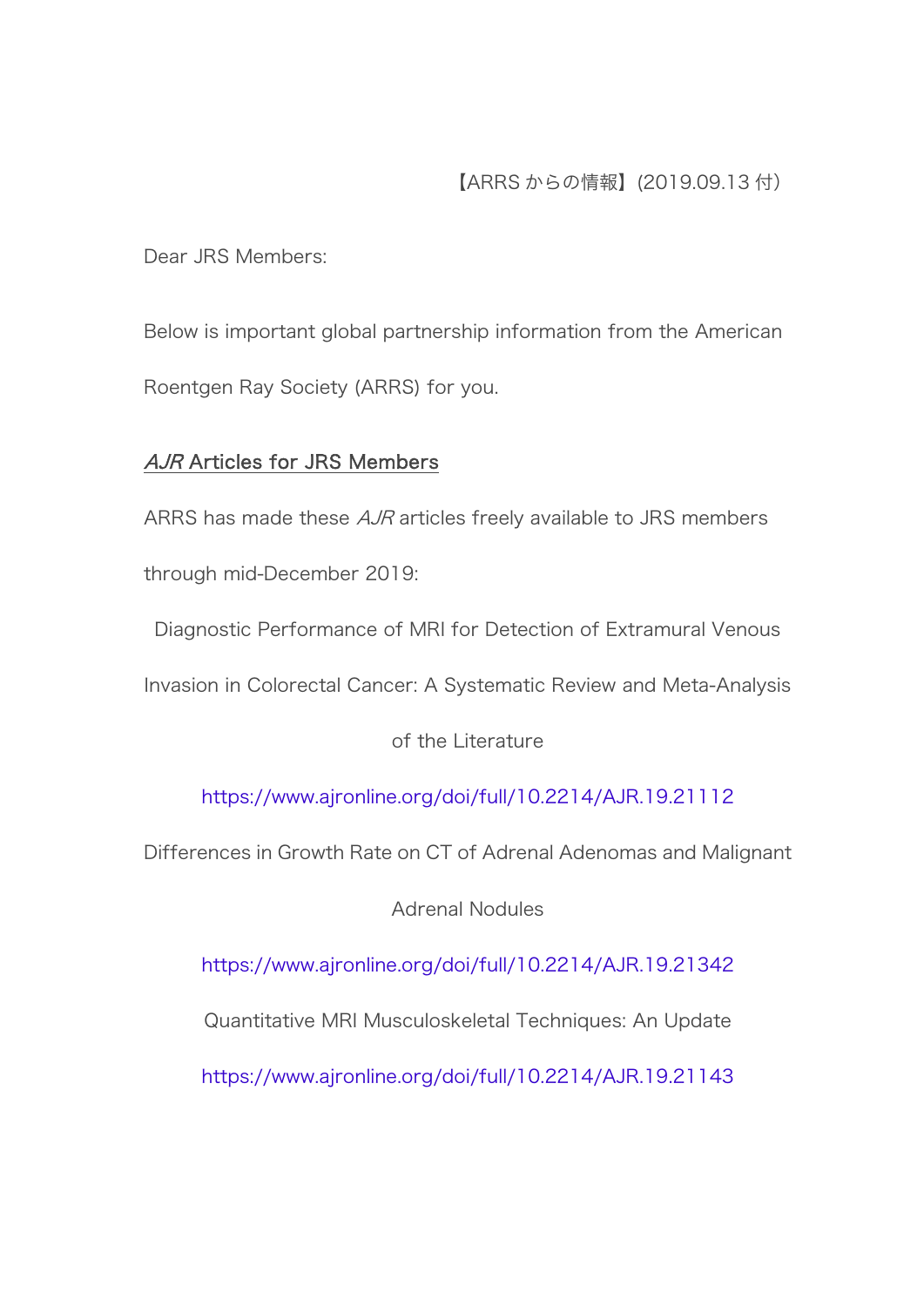## NEW Global Education Offerings Available

## at: [WWW.ARRS.ORG/GLOBALEDUCATION](https://www.arrs.org/GlobalEducation)

ARRS aims through the global education program to provide knowledge and expertise that is meant to be shared with radiologists, in-training radiologists, and allied professionals throughout the world.

Below are the latest global education offerings available

#### at: [www.arrs.org/GlobalEducation](https://www.arrs.org/GlobalEducation)

Brain Vascular: Anatomy and Intracranial Pathologies Web Lecture – Presented in Cooperation with the Japan Radiological Society This open access online course reviews clinically relevant neurovascular anatomy, intracranial vascular pathologies with emphasis on the role of imaging, the correlation of clinical presentation and laboratory test results with imaging findings to aid in the diagnosis of CNS vasculitis, the importance of an imaging approach that will ensure secondary causes of ICH are detected.

#### ARRS Case of the Week

Every week ARRS presents a new case to test diagnostic skills.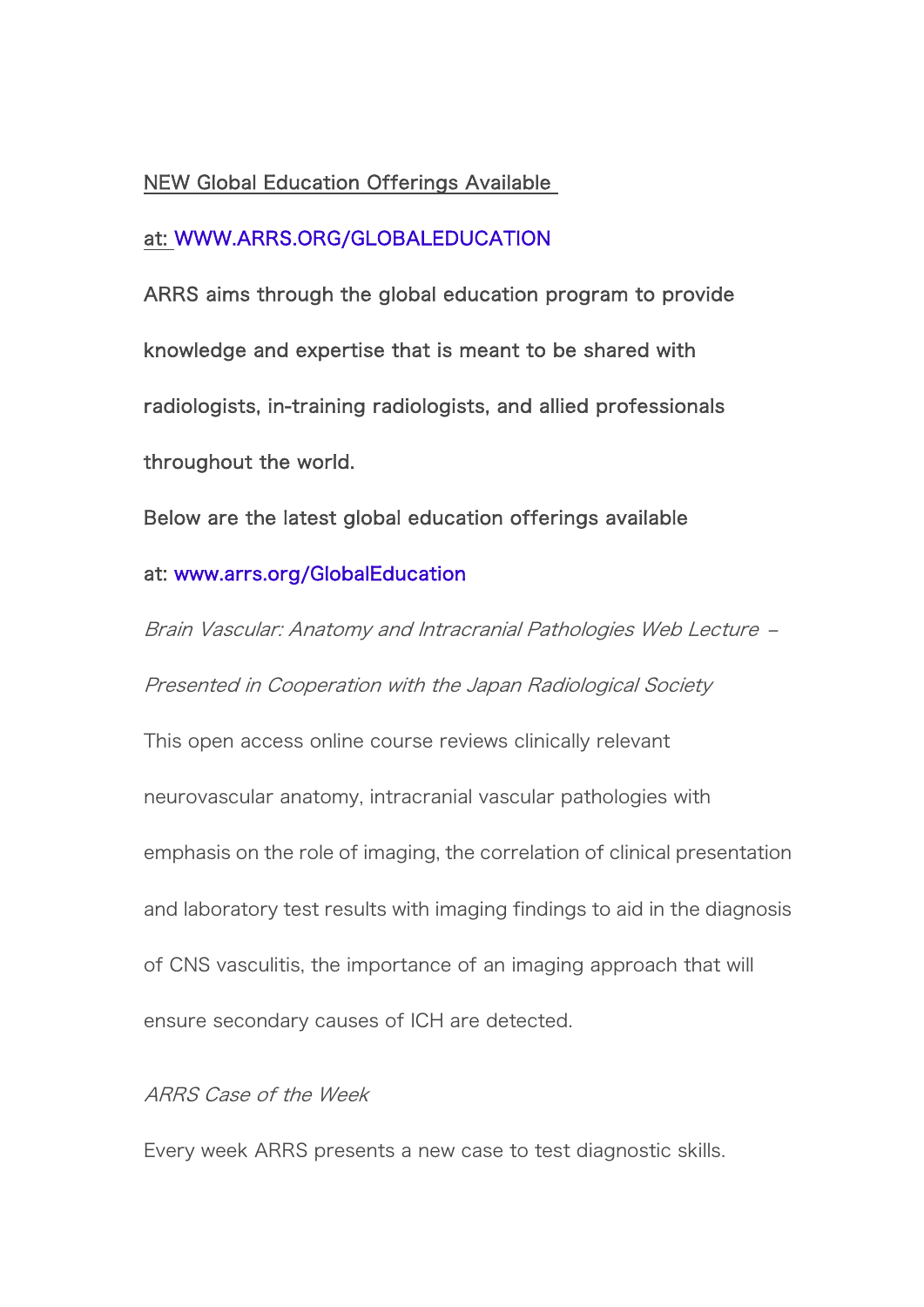Comparing and Contrasting the Role of Imaging in Common Cancers This open access online course compares and contrasts common cancers in the United States and Asia. Speakers illustrate the role of imaging in screening, diagnosis, and surveillance of liver cancer, gastric cancer, colon cancer, prostate cancer, and lung cancer.

## JRS Members are Invited to Join ARRS

Through this global partnership ARRS is pleased to offer complimentary online membership for radiology residents in a training program and for radiologists in fellowship training. ARRS also offers a significant discount on ARRS online membership for JRS members in active practice in Japan. Please follow the steps below in order to become an ARRS member:

- 1. Apply online at <https://cf.arrs.org/Membership/apply/apply.cfm>
- 2. Use the Promotional Code indicated in the box below based on

| <b>ARRS</b><br>Membership<br>Category | <b>ARRS Membership Description</b>  | <b>ARRS</b><br>Promotional<br>Code for JRS<br><b>Members</b> |
|---------------------------------------|-------------------------------------|--------------------------------------------------------------|
| $In-Training$                         | Complimentary online membership for | Promotional                                                  |

your selected ARRS Membership Category.